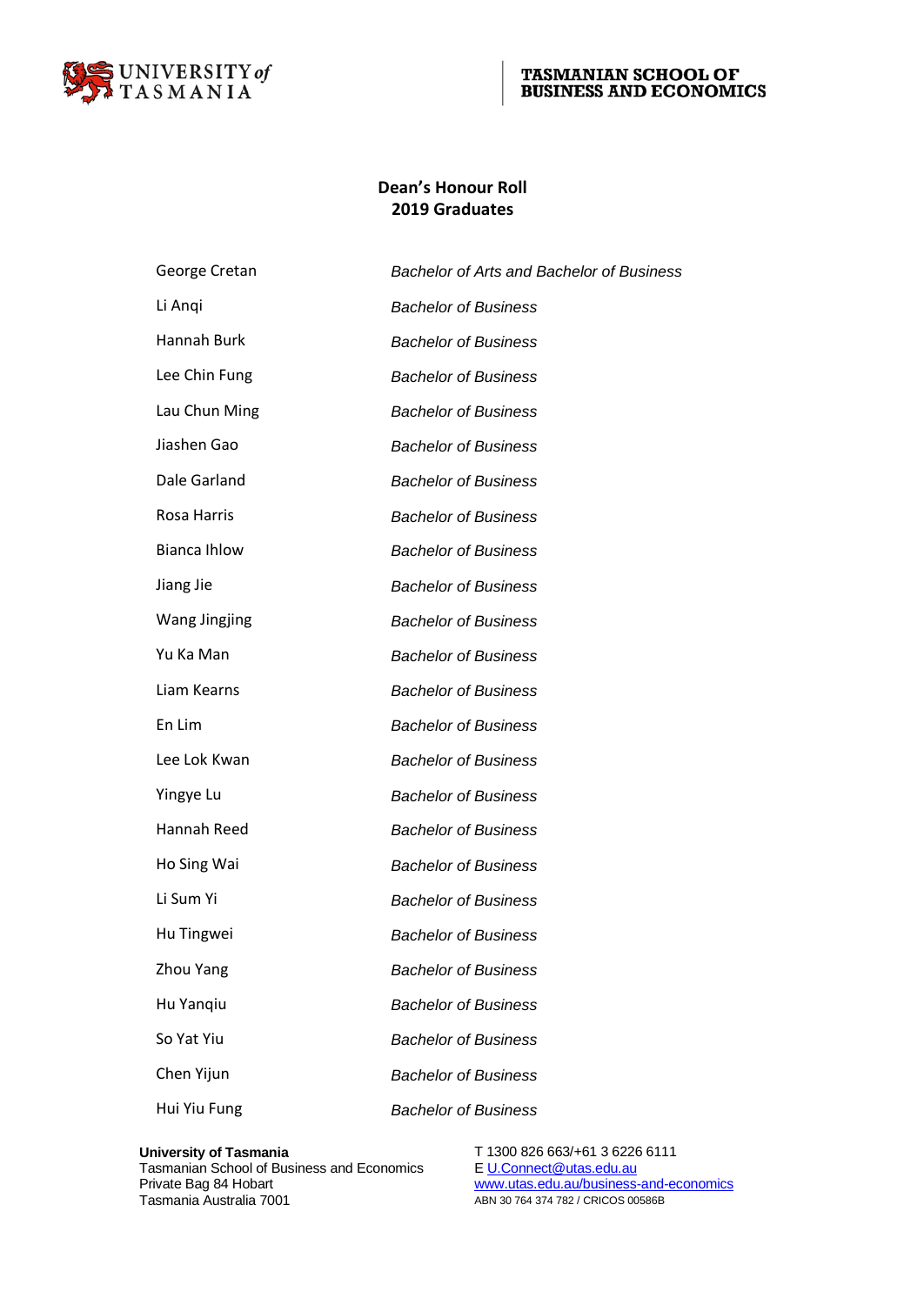

| Linfang Zhang                 | <b>Bachelor of Business</b>                                         |
|-------------------------------|---------------------------------------------------------------------|
| <b>Isaac Cini</b>             | <b>Bachelor of Business Administration</b>                          |
| Catherine Kerr                | <b>Bachelor of Business Administration</b>                          |
| Emma Orr                      | <b>Bachelor of Business Administration</b>                          |
| Nicole Katja Offenhausen      | <b>Bachelor of Business Administration (Hospitality Management)</b> |
| Dina Egerrup-Root             | <b>Bachelor of Business and Bachelor of Economics</b>               |
| Joanne Whatley                | <b>Bachelor of Business and Bachelor of Economics</b>               |
| <b>Jack Tammens</b>           | Bachelor of Business and Bachelor of Laws with Honours in Law       |
| Elizabeth Bucher-Edwards      | <b>Bachelor of Business with Honours</b>                            |
| Jessica Cooper                | <b>Bachelor of Business with Honours</b>                            |
| Zebulon Dwyer                 | <b>Bachelor of Business with Honours</b>                            |
| <b>Torscha Pearson</b>        | <b>Bachelor of Business with Honours</b>                            |
| <b>Guang Rang</b>             | <b>Bachelor of Business with Honours</b>                            |
| <b>Jack Adams</b>             | <b>Bachelor of Economics</b>                                        |
| Glen Henson                   | <b>Bachelor of Economics</b>                                        |
| <b>Fraser Reynolds</b>        | <b>Bachelor of Economics</b>                                        |
| Georgina Barnes               | Bachelor of Economics and Bachelor of Laws with Honours in<br>Law   |
| Connie Beswick                | Bachelor of Economics and Bachelor of Laws with Honours in<br>Law   |
| Sarah McQuillan               | Bachelor of Economics and Bachelor of Laws with Honours in<br>Law   |
| Mollie Berry                  | Bachelor of Economics and Bachelor of Science                       |
| Hamish Burrell                | <b>Bachelor of Economics with Honours</b>                           |
| Scott Lukianenko              | Graduate Diploma of Business Administration                         |
| George Bailey                 | <b>Master of Business Administration</b>                            |
| Shane Lethborg                | <b>Master of Business Administration</b>                            |
| <b>Stuart Morse</b>           | <b>Master of Business Administration</b>                            |
| Murray Baker                  | Master of Business Administration (Agricultural Innovation)         |
| <b>Yuanying Xu</b>            | Master of Business Administration (Human Resource<br>Management)    |
| <b>University of Tasmania</b> | T 1300 826 663/+61 3 6226 6111                                      |

Tasmanian School of Business and Economics  $E_\text{U.Connect@utas.edu.au}$ 

**University of Tasmania**<br>
Tasmanian School of Business and Economics<br>
Private Bag 84 Hobart Www.utas.edu.au/business-and-economics<br>
Tasmania Australia 7001 ABN 30 764 374 782 / CRICOS 00586B ABN 30 764 374 782 / CRICOS 00586B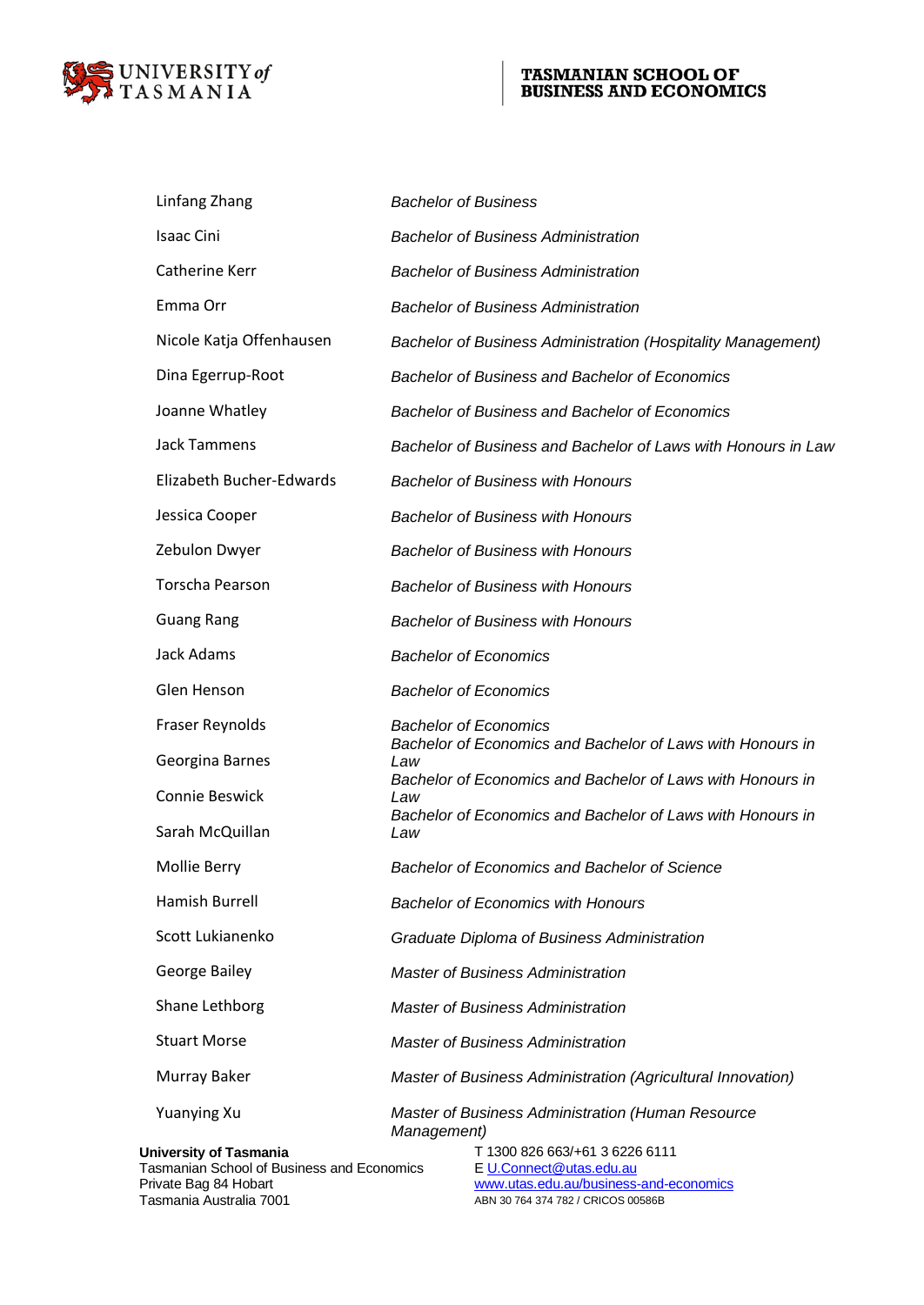

| Ka Wing Hau                             | Master of Business Administration (International)       |
|-----------------------------------------|---------------------------------------------------------|
| Cao Minh Nguyen<br>Misbah Mohammad Arif | Master of Business Administration (International)       |
| Shaikh                                  | Master of Business Administration (International)       |
| Lin Yuan                                | Master of Business Administration (Marketing)           |
| Christopher Burritt                     | Master of Entrepreneurship and Innovation               |
| Leidiane Domingos                       | Master of Entrepreneurship and Innovation               |
| Yanbin Li                               | <b>Master of Finance</b>                                |
| Yifan Lu                                | Master of Finance (Business Research)                   |
| Yifan Lu                                | Master of Finance (Business Research)                   |
| Chao Zhou                               | Master of Finance (Business Research)                   |
| Sihan Jiao                              | Master of Finance (Data Management)                     |
| Callie Choong                           | Master of Health Service Management                     |
| Alison Close                            | Master of Health Service Management                     |
| Cara Egan                               | Master of Health Service Management                     |
| Damien Saavedra                         | Master of Health Service Management                     |
| Kylie Smith                             | Master of Health Service Management                     |
| Kathryn Vickers                         | Master of Health Service Management                     |
| Jessica Zinghini                        | Master of Health Service Management                     |
| Lujia Rong                              | <b>Master of International Business</b>                 |
| <b>Mohamed Nakeeb</b>                   | Master of International Business (Business Management)  |
| Diem Phuong Le                          | Master of Marketing Management (Advanced)               |
| Kate Lawrence                           | <b>Master of Professional Accounting</b>                |
| <b>Elaine Tang</b>                      | <b>Master of Professional Accounting</b>                |
| Luyi Yang                               | <b>Master of Professional Accounting</b>                |
| Wenru Chen                              | Master of Professional Accounting (Business Management) |
| Xiaoxiao Dong                           | Master of Professional Accounting (Business Management) |
| Claudia Espindola Lopez                 | Master of Professional Accounting (Business Management) |
|                                         |                                                         |

Tasmanian School of Business and Economics<br>Private Bag 84 Hobart

**University of Tasmania** T 1300 826 663/+61 3 6226 6111 Tasmanian School of Business and Economics<br>
Private Bag 84 Hobart Www.utas.edu.au/business-and-economics<br>
Tasmania Australia 7001 MBN 30 764 374 782 / CRICOS 00586B ABN 30 764 374 782 / CRICOS 00586B